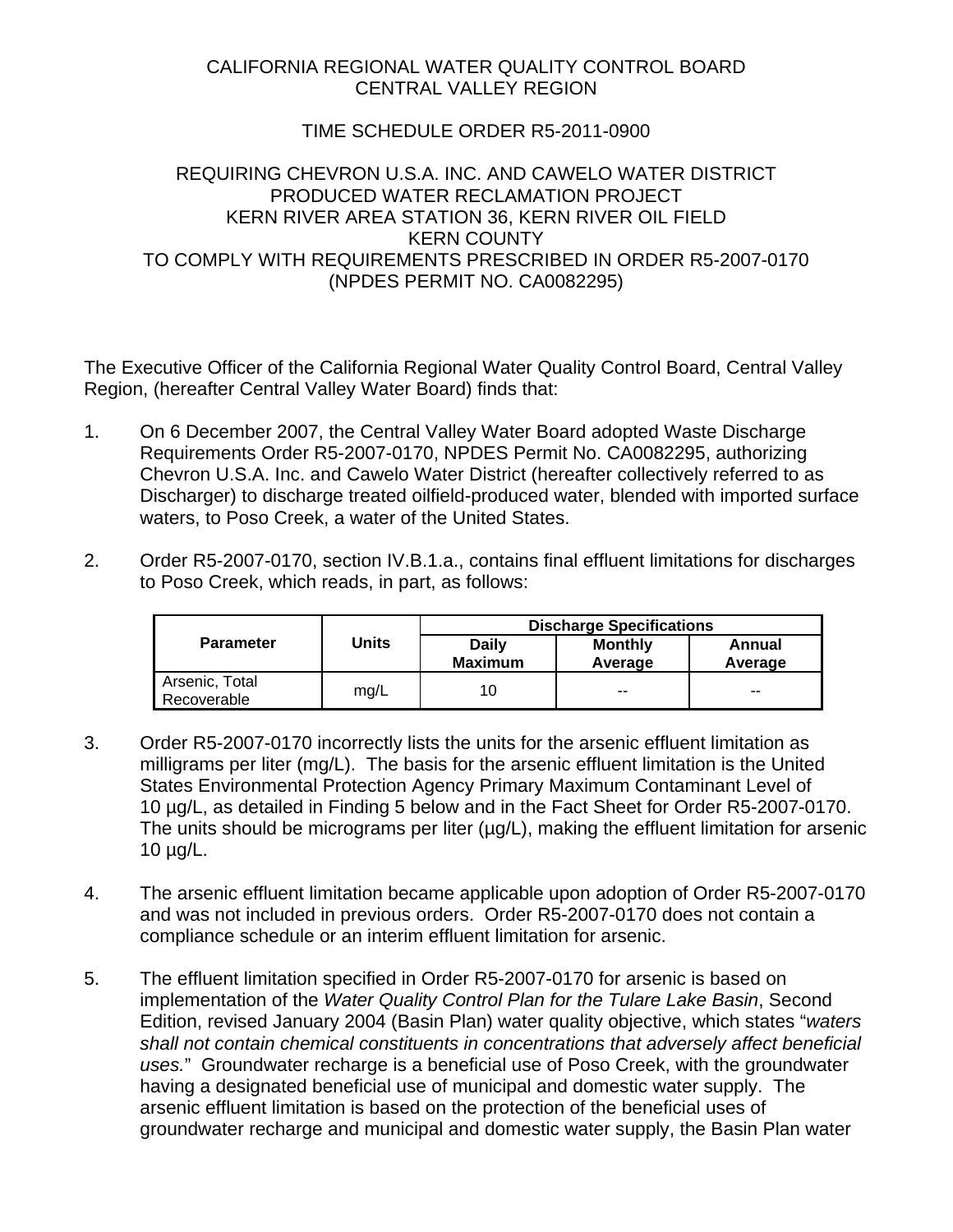quality objective for chemical constituents and toxicity, and the United States Environmental Protection Agency Primary Maximum Contaminant Level.

6. California Water Code (CWC) section 13300 states:

Whenever a regional board finds that a discharge of waste is taking place or threatening to take place that violates or will violate requirements prescribed by the regional board, or the state board, or that the waste collection, treatment, or disposal facilities of a discharger are approaching capacity, the board may require the discharger to submit for approval of the board, with such modifications as it may deem necessary, a detailed time schedule of specific actions the discharger shall take in order to correct or prevent a violation of requirements.

- 7. Federal regulations, 40 CFR 122.44(d)(1)(i), require that NPDES permit effluent limitations must control all pollutants which are or may be discharged at a level which will cause or have the reasonable potential to cause or contribute to an in-stream excursion above any State water quality standard, including any narrative criteria for water quality. Beneficial uses, together with their corresponding water quality objectives or promulgated water quality criteria, are defined per federal regulations as water quality standards.
- 8. CWC subsections 13385(h) and (i) require the Central Valley Water Board to impose mandatory minimum penalties upon dischargers that violate certain effluent limitations. CWC section 13385(j)(3) provides protection from mandatory minimum penalties for violations of an effluent limitation when:

…the waste discharge is in compliance with either a cease and desist order issued pursuant to Section 13301 or a time schedule order issued pursuant to Section 13300 or 13308, if all of the following requirements are met:

(A) The … time schedule order is issued on or after July 1, 2000, and specifies the actions that the discharger is required to take in order to correct the violations that would otherwise be subject to subdivisions (h) and (i).

(B) The regional board finds that, for one of the following reasons, the discharger is not able to consistently comply with one or more of the effluent limitations established in the waste discharge requirements applicable to the waste discharge:

(i) The effluent limitation is a new, more stringent, or modified regulatory requirement that has become applicable to the waste discharge after the effective date of the waste discharge requirements and after July 1, 2000, new or modified control measures are necessary in order to comply with the effluent limitation, and the new or modified control measures cannot be designed, installed, and put into operation within 30 calendar days.

…

(C) (i) The regional board establishes a time schedule for bringing the waste discharge into compliance with the effluent limitation that is as short as possible, taking into account the technological, operational, and economic factors that affect the design,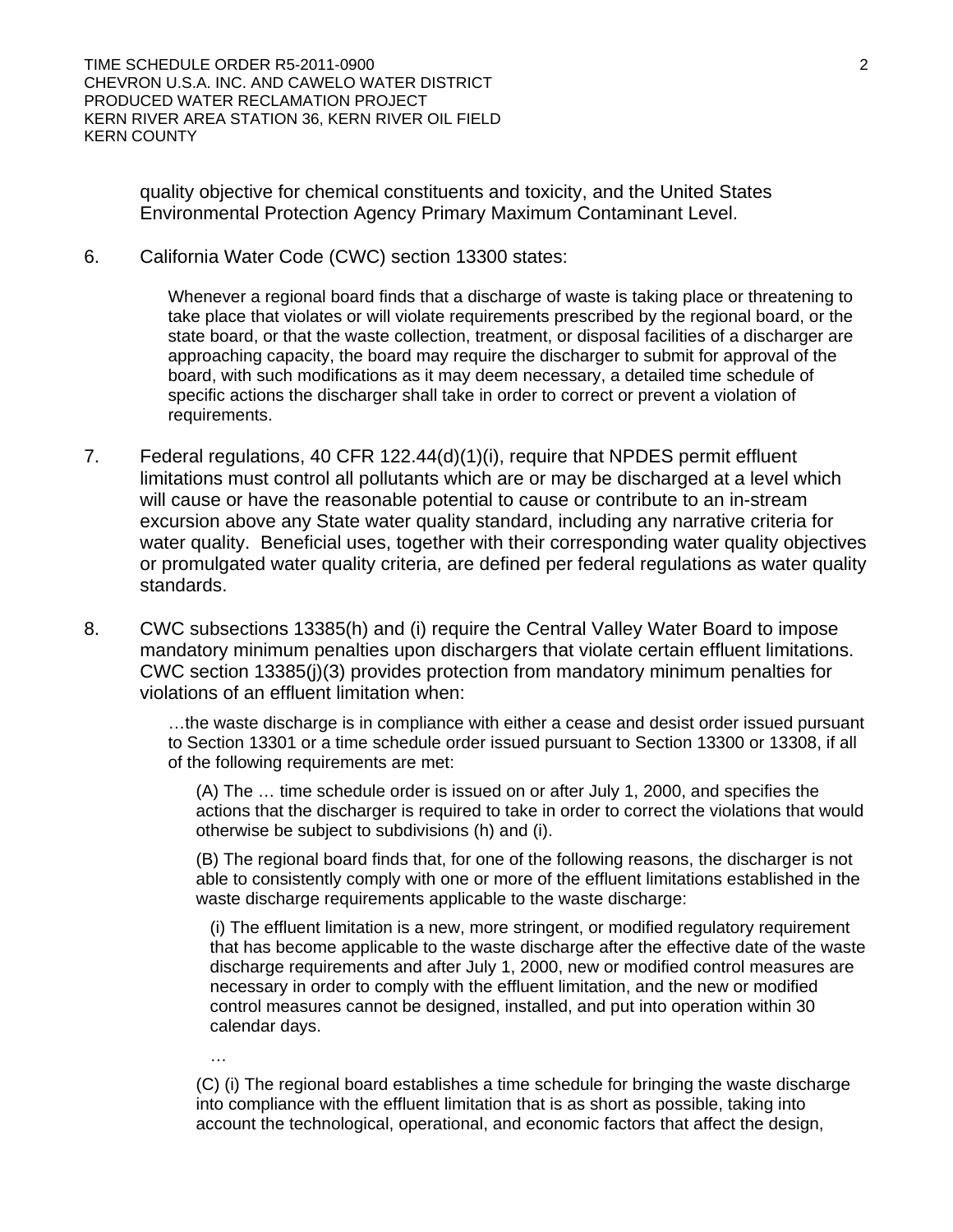development, and implementation of the control measures that are necessary to comply with the effluent limitation. Except as provided in clause (ii), for the purposes of this subdivision, the time schedule shall not exceed five years in length.

…

(iii) If the time schedule exceeds one year from the effective date of the order, the schedule shall include interim requirements and the dates for their achievement. The interim requirements shall include both of the following:

(I) Effluent limitations for the pollutant or pollutants of concern.

(II) Actions and milestones leading to compliance with the effluent limitation.

(D) The discharger has prepared and is implementing in a timely and proper manner, or is required by the regional board to prepare and implement, a pollution prevention plan pursuant to Section 13263.3.

In accordance with CWC section 13385(j)(3), and based upon effluent monitoring results, the Discharger is unable to consistently comply with the final arsenic effluent limitation contained in Order R5-2007-0170. Discharges to Poso Creek typically occur during winter months when irrigation demand is low.

The final effluent limitation contained in Order R5-2007-0170 for arsenic is a new requirement that became applicable to the discharge on 6 December 2007, and new or modified control measures need to be implemented to comply with the limitation, and these new or modified control measures cannot be completed and put into operation within 30 calendar days. This Order requires the Discharger to prepare and implement a pollution prevention plan pursuant to CWC section 13263.3 for arsenic.

- 9. On 21 December 2009, the Discharger submitted a request for a compliance schedule for the arsenic effluent limitation. The Discharger is proposing to cease discharge to Poso Creek and route the treated oilfield-produced water, blended with imported surface waters, to the Famoso Groundwater Recharge Facility. The Discharger is conducting studies to determine the feasibility of its proposed discharge and to quantify potential impacts on groundwater.
- 10. On 28 September 2009, the Discharger submitted a Notice of Intent to Adopt a Mitigated Negative Declaration to the State Clearinghouse for the construction of a 3 mile-long pipeline from the Cawelo Water District's S5 Lateral to its Conduit F pipeline. This pipeline would allow the Discharger to convey water from the Cawelo Reservoir "B" to the Cawelo Water District Famoso Groundwater Recharge Facility, which is adjacent to Poso Creek.
- 11. On 25 January 2010, the Discharger submitted a Report of Waste Discharge (RWD) for discharges to the Famoso Groundwater Recharge Facility. The RWD was deemed incomplete. In a letter dated 17 February 2010, Central Valley Water Board staff notified the Discharger that it must submit the following items to complete the RWD: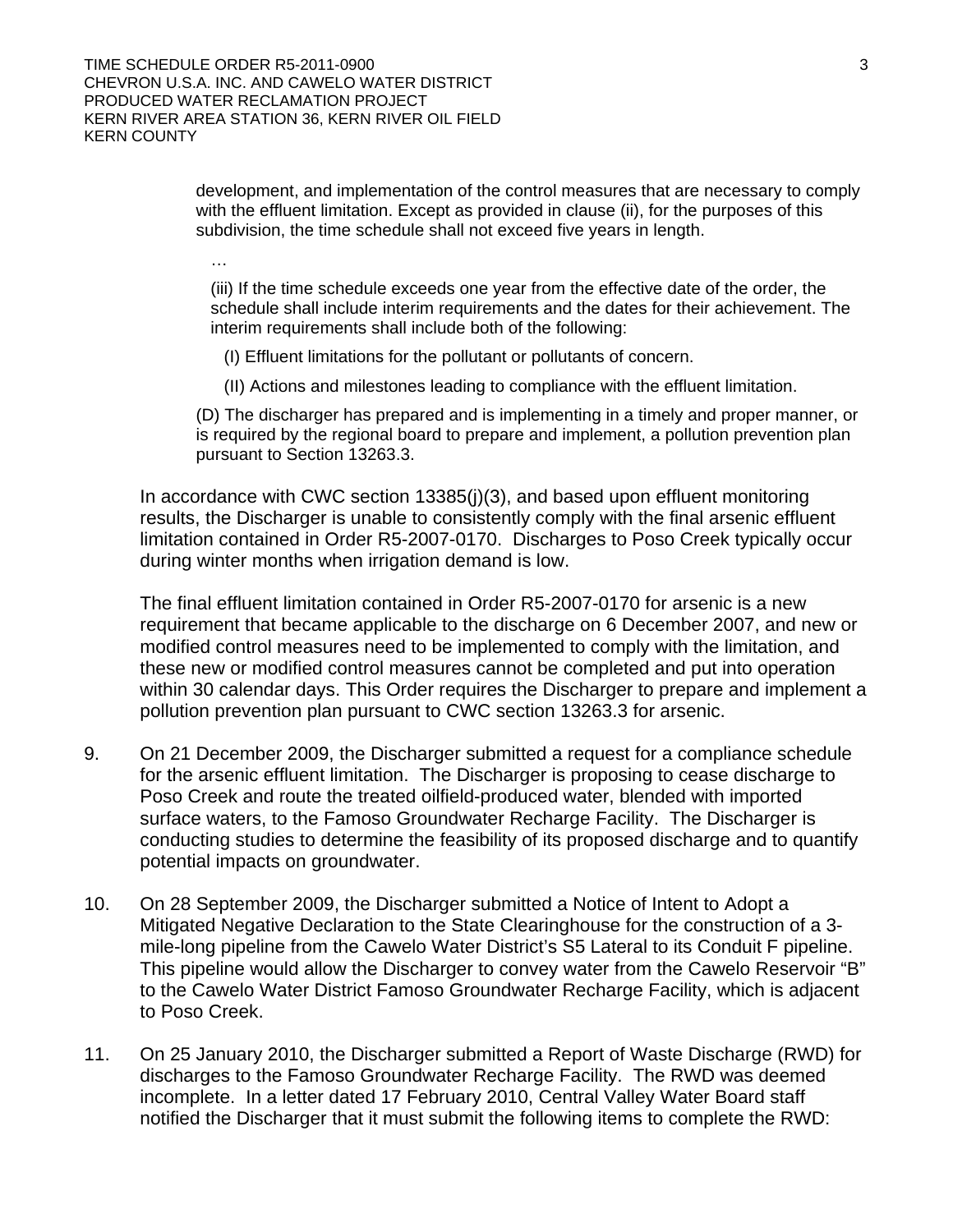(1) specific technical information regarding the size, location, and capacities of the basins and an engineering demonstration that the basins are sized to accommodate all groundwater recharge flows, wastewater flows, and ancillary precipitation flows associated with a 100-year wet year; (2) an engineering demonstration that wastewater from the basins will not percolate through basin levees into Poso Creek; and (3) a complete Antidegradation Analysis demonstrating the proposed discharges satisfy the provisions of State Water Resources Control Board Resolution 68-16, *Statement of*  Policy with Respect to Maintaining High Quality of Waters in California (Antidegradation Policy).

- 12. On 7 October 2010 and 28 June 2010, the Discharger submitted items 1 and 2 listed in Finding 11, respectively. The Discharger is currently working on the Antidegradation Analysis (Item 3, Finding 11) and has been in close communication with Central Valley Water Board staff regarding its content.
- 13. This Order provides a time schedule that is as short as possible for the Discharger to either complete the improvements necessary to cease discharging to Poso Creek and provide the Antidegradation Analysis necessary to complete the RWD described in Finding 11, or to implement alternative measures to comply with the final arsenic effluent limitation contained in Order R5-2007-0170, section IV.B.1.a.
- 14. This Order includes interim requirements and dates for their achievement. The time schedule does not exceed five years from the date the arsenic effluent limitation became applicable to the discharge.
- 15. The compliance time schedule in this Order includes an interim performance-based effluent limitation for arsenic. The interim effluent limitation consists of a maximum daily effluent concentration derived using sample data provided by the Discharger during the current permit term (approximately 3 years). In developing the performance-based interim effluent limitation, where there are ten sampling data points or more, sampling and laboratory variability is accounted for by establishing interim limitations that are based on normally distributed data where 99.9 percent of the data points will lie within 3.3 standard deviations of the mean (*Basic Statistical Methods for Engineers and Scientists, Kennedy and Neville, Harper and Row, 3rd Edition, January 1986*). When at least 80 percent of the data points are reported as non-detect values, or if there are less than ten data points available, interim limitations are based on 3.11 times the maximum observed effluent concentration (MEC) to obtain the daily interim limitation. The following table summarizes the calculation of the interim performance-based effluent limitation for arsenic:

| Parameter                     | <b>Units</b> | <b>MEC</b> | Mean |     | Std.   Number of<br>Dev. Data Points | Formula<br>Used           | <b>Interim Limitation</b><br>Daily Maximum |
|-------------------------------|--------------|------------|------|-----|--------------------------------------|---------------------------|--------------------------------------------|
| Arsenic, Total<br>Recoverable | $\mu$ g/L    | 29         | 20.3 | 4.4 | a                                    | $13.11 \times \text{MEC}$ | 90                                         |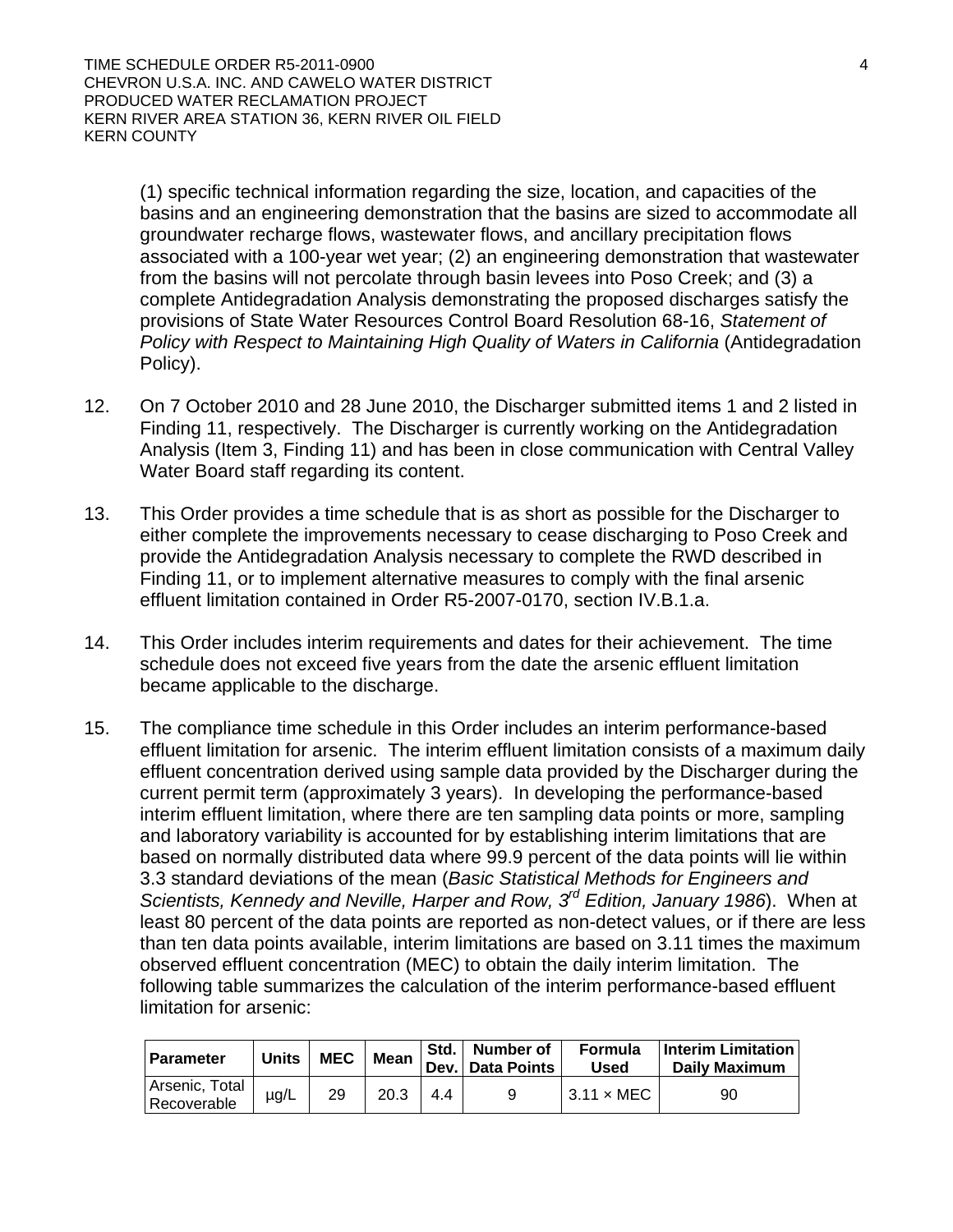- 16. The Discharger can, in addition to other treatment and control options, undertake source control to maintain compliance with the interim limitation included in this Order. Interim limitations are established when compliance with the final effluent limitations cannot be achieved by the existing discharge. Discharge of constituents in concentrations in excess of the final effluent limitations, but in compliance with the interim effluent limitations, can significantly degrade water quality and adversely affect the beneficial uses of the receiving stream on a long-term basis. The interim limitations, however, establish an enforceable ceiling concentration until compliance with the final effluent limitations can be achieved.
- 17. The Executive Officer has provided a 30-day public comment period and addressed all pertinent comments.
- 18. Issuance of this Order is exempt from the provisions of the California Environmental Quality Act (Pub. Resources Code § 21000 et seq.), in accordance with CWC section 13389 and California Code of Regulations, title 14, section 15321(a)(2).

**IT IS HEREBY ORDERED**, pursuant to sections 13300 and 13267 of the California Water Code, that:

1. The Discharger shall comply with the following time schedule to ensure compliance with the arsenic effluent limitation at section IV.B.1.a. in Order R5-2007-0170 as described in the above Findings:

| Task | <b>Task Description</b>                                                                                          | <b>Due Date</b> |
|------|------------------------------------------------------------------------------------------------------------------|-----------------|
| a.   | Submit and implement a Pollution Prevention Plan for arsenic pursuant to CWC                                     | 1 April 2011    |
|      | section $13263.31$                                                                                               |                 |
| b.   | Submit an amended Report of Waste Discharge for land disposal, including<br>(1)                                  | 1 July 2011     |
|      | the following:                                                                                                   |                 |
|      | i. State Form 200;                                                                                               |                 |
|      | A study demonstrating that the discharge is consistent with the State's<br>ii.<br><b>Antidegradation Policy;</b> |                 |
|      | or                                                                                                               |                 |
|      |                                                                                                                  |                 |
|      | Submit an alternative proposal for achieving full compliance with the final<br>(2)                               |                 |
|      | effluent limitation for arsenic.                                                                                 |                 |
| C.   | Submit progress report <sup>2</sup>                                                                              | 1 July 2011     |
| d.   | Full compliance with the final effluent limitation for arsenic at section IV.B.1.a.                              | 1 November 2011 |
|      | contained in Order R5-2007-0170 or cease discharging to Poso Creek by                                            |                 |
|      | implementing land disposal                                                                                       |                 |
|      |                                                                                                                  |                 |

<sup>1</sup> The Pollution Prevention Plan (PPP) shall be prepared and implemented for arsenic and shall meet the requirements specified in CWC section 13263.3. The PPP shall describe pollution prevention activities the Discharger will implement in the short-term and the long-term to reduce effluent concentrations for arsenic.

 $2$  The progress report shall detail what steps have been implemented towards achieving compliance with Task d, including studies, construction progress, evaluation of measures implemented, and recommendations for additional measures as necessary to achieve full compliance by the final date.